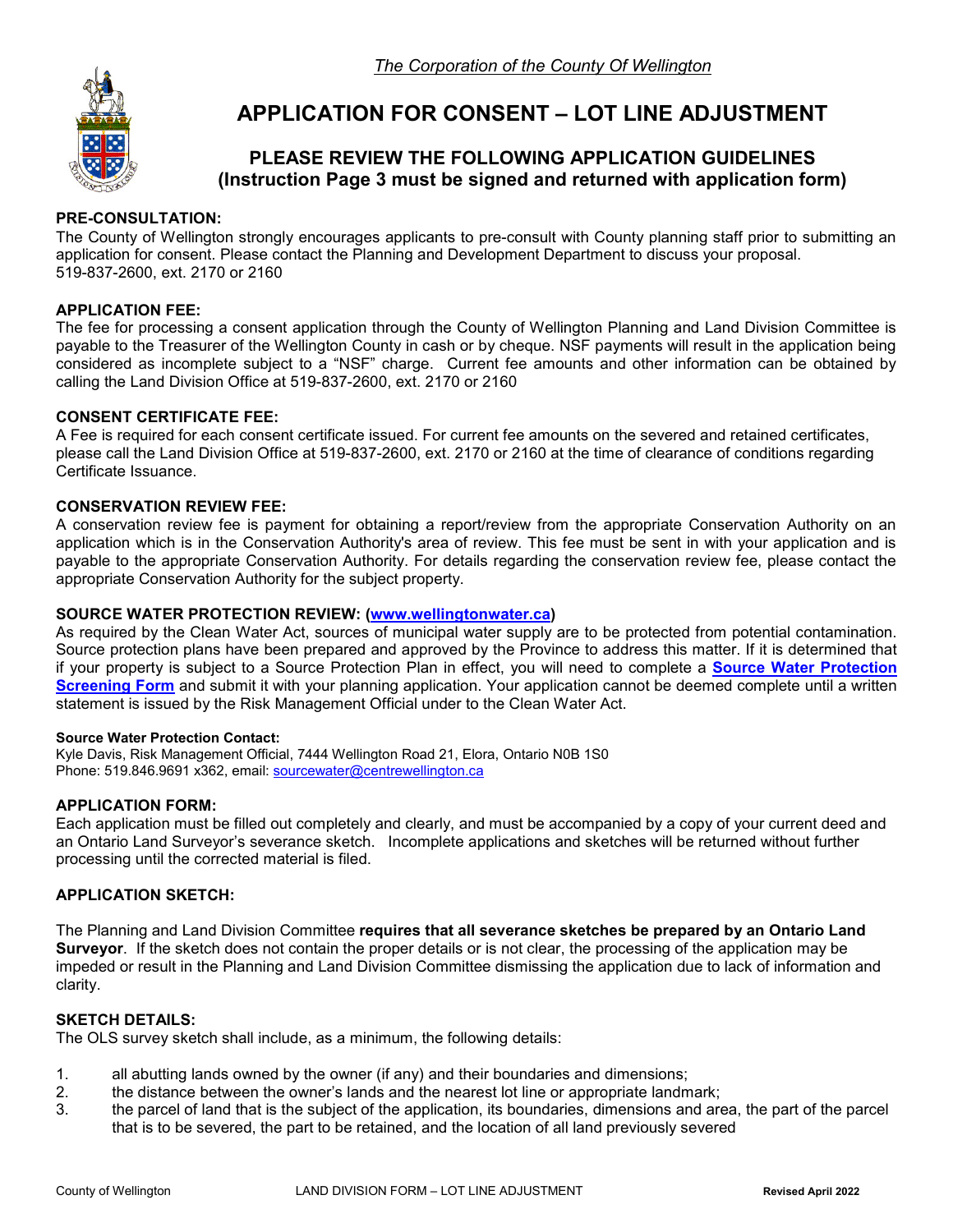- 4. the approximate location of all natural and artificial features on the subject lands (e.g. buildings, railway, highways, watercourses, drainage ditches, banks, wetlands, wooded areas, wells and septic tanks), and the location of any of these features on adjacent lands that may affect this application;
- 5. the existing uses of adjoining land (e.g. residential, agricultural, extractive, cottage, commercial, etc.);
- 6. the location, width and names of all road allowances, right-of-ways, streets or highways within or abutting the property and indicating whether they are public traveled roads, private roads, rights-of-way or unopened road allowances, boat docking and parking facilities on mainland where access is by water;
- 7. the location of any propane operation within 750 metres of the proposed subject lands;
- 8. the location and nature of any restrictive covenant or easement affecting the subject lands;
- 9. the location of all barns, livestock operations, and manure storage areas within 500 metres of the proposed lot;
- 10. the location of the subject lands within the local municipality.

#### **Please provide sketch no larger than 11" x 17.**

**MEASUREMENTS:** Measurements may be expressed in metric or imperial units

#### **ROAD NAMES, CIVIC ADDRESSES:**

Please use the street names and property addresses on the O.L.S. sketch which have been adopted by local municipalities as the civic address of the property which is the subject of the application.

#### **MINIMUM DISTANCE SEPARATION FORM:**

The applicant is required to **complete and submit** [Farm Data Sheets](https://www.wellington.ca/en/resident-services/resources/Planning/Development-Applications/MDS1-Farm-Data-Sheet-Dec-2019-VER.pdf) (hardcopies available from the County of Wellington) for all barns within 500 metres of the lot to be severed. This information will facilitate evaluation of MDS requirements. Please ask for this supplemental information package when you obtain an application form for severances in the rural areas (areas outside cities, towns, villages, hamlets, etc.) NOTE: The Farm Data information must be current at the time of submission.

#### **LIST OF NEIGHBOURS:**

A submission of complete names and mailing addresses with postal codes of each owner within 60 metres of the subject land must be submitted with application. This list is to be generated, dated and signed by staff of the local municipality as being the most current information.

#### **POSTING OF "NOTICE CARDS":**

Yellow "Notice Cards" will be mailed to you after your application has been accepted by the Land Division Staff as being complete. These "Notice Cards" are then to be posted immediately on stakes at each front corner of the proposed lot to be severed, and are to remain there until the appeal period on the Planning and Land Division Committee's decision has been completed. This assists the reporting agencies in visiting the site and in preparing their reports, and for notifying the public of the proposed application. **Check frequently to ensure that the cards are in place.** If the "Notice Cards" are determined to have not been posted for this time frame, the Planning and Land Division Committee is not in a position to consider the application.

## **ATTENDANCE AT LAND DIVISION MEETING:**

Applicants are encouraged to attend when the Planning and Land Division Committee considers the application. If the applicant or authorized agent does not attend, the Committee will still consider the application on the assigned day unless notice has been received by Land Division Staff that representation cannot be made for the assigned day and time. In the matter of "expedited files", no attendance before the Planning and Land Division Committee is required.

# **\*\* NEW – REQUEST FOR ADDITIONAL CERTIFICATES OF OFFICIAL\*\***

#### *PLANNING ACT REVISION SECTION 53*

*(42.1) If a consent has been given under this section to a conveyance of a part of a parcel of land and the consent did not stipulate that subsection 50(3) or (5) applies to any subsequent conveyance or other transaction, the clerk of the municipality or the Minister, as the case may be, shall give the same form of certificate descripted in subsection (42) to the applicant for the retained land resulting from the consent, if the applicant, in making the application for consent,* 

- *(a) requests that the certificate be given; and*
- *(b) provides a registrable legal description of the retained lands*

## **Please Note:**

- **This request is to be made at the time of application being submitted.**
- **A FEE is required for each consent certificate issued. For current fee amounts on the severed and retained certificates, call the Land Division Office at 519-837-2600, ext. 2170 or 2160 at the time of Certificate Issuance**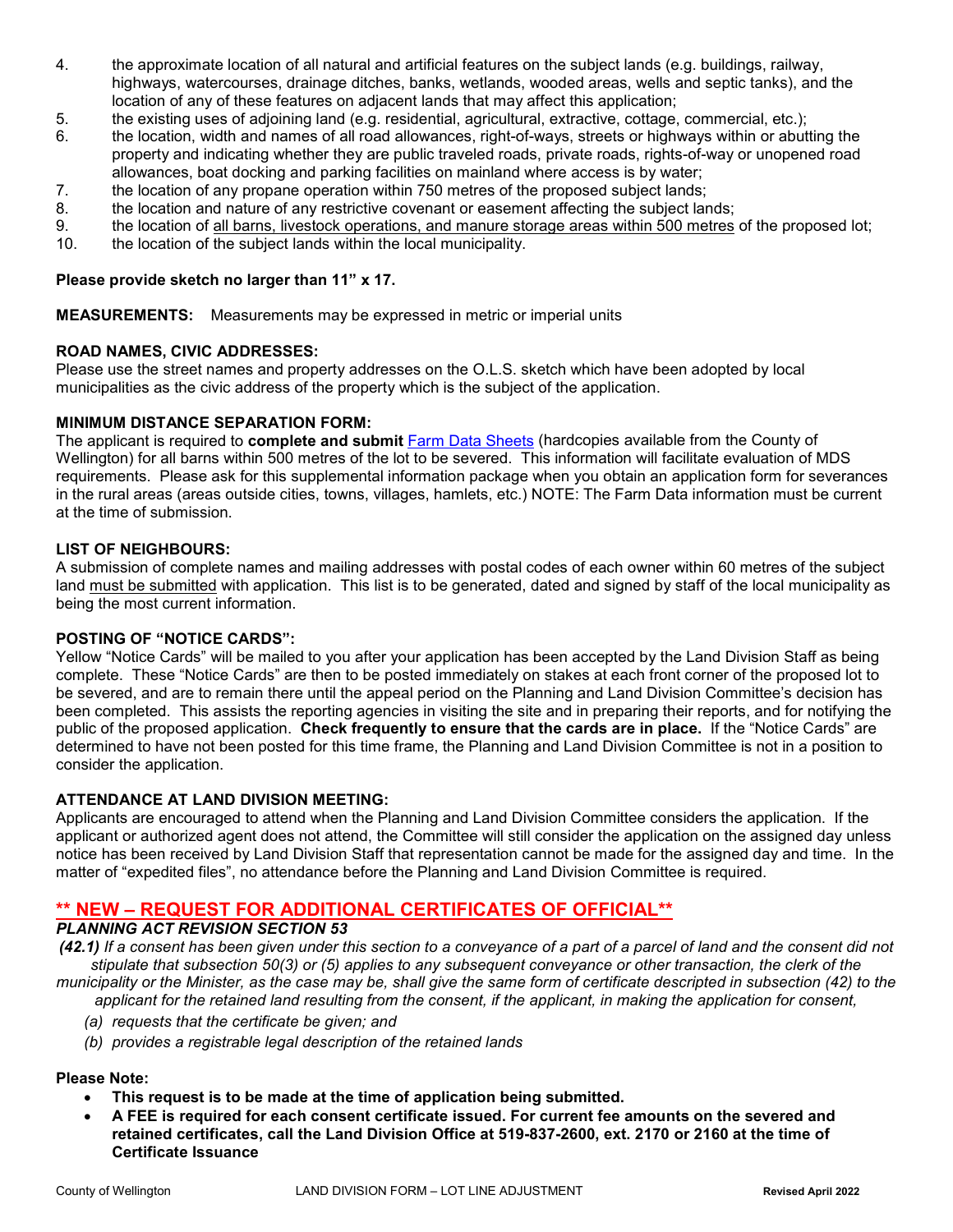• **For Each Certificate Requested - the Owners solicitor will provide a completed electronic transfer document in preparation and provide an undertaking in writing to provide a copy of the registered deed within 30 days of the date of registration.**

**FURTHER INFORMATION:**  County of Wellington Planning and Land Division 74 Woolwich St. Guelph, Ontario N1H 3T9 Telephone: 519-837-2600, Ext. 2170 or 2160 Fax: 519-837-3875

#### **SIGNATURE OF PERSON WHO COMPLETED THE ATTACHED APPLICATION FORM:**

**I hereby acknowledge that I have read these instructions and have prepared this application to the best of my knowledge in accordance with these instructions:**

Owner, Purchaser, Applicant, Authorized Agent Date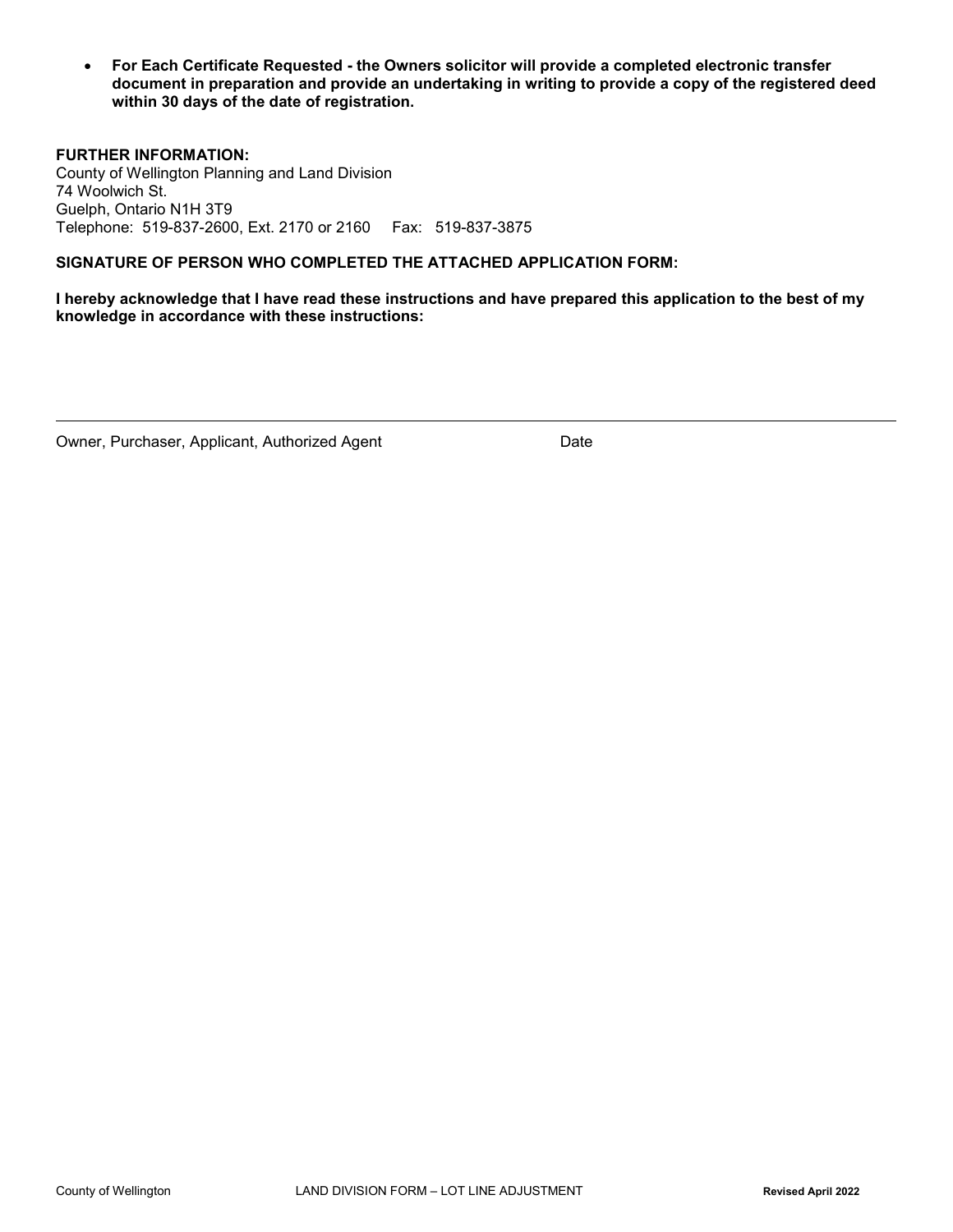**Ontario Planning Act** 

|    | 1. Approval Authority:                                                                                                                        |               | SECTION A |                                                     |
|----|-----------------------------------------------------------------------------------------------------------------------------------------------|---------------|-----------|-----------------------------------------------------|
|    | County of Wellington Planning and Land Division Committee                                                                                     |               |           | Fee Received: <u>_________</u>                      |
|    | County of Wellington Administration Centre<br>74 Woolwich Street, GUELPH, Ontario N1H 3T9                                                     |               |           | File No.                                            |
|    | Phone: 519-837-2600, ext. 2170 or 2160 Fax: 519-837-3875                                                                                      |               |           | Accepted as Complete on: _____________              |
|    | A COPY OF YOUR CURRENT DEED MUST BE SUBMITTED WITH THIS APPLICATION                                                                           |               |           |                                                     |
|    | SECTION A: Parcel to which land is being added.                                                                                               |               |           |                                                     |
| 2. | (a) Name of Registered Owner(s) or Purchaser ___________________________________                                                              |               |           |                                                     |
|    |                                                                                                                                               |               |           |                                                     |
|    |                                                                                                                                               |               |           |                                                     |
|    |                                                                                                                                               |               |           |                                                     |
|    | NOTE: if application submitted by purchaser, a copy of the signed "Purchase/Sale agreement" is required.                                      |               |           |                                                     |
|    | (b) Name and Address of Applicant (as authorized by Owner/Purchaser) [16] Name and Address of Applicant (as authorized by Owner/Purchaser)    |               |           |                                                     |
|    |                                                                                                                                               |               |           |                                                     |
|    |                                                                                                                                               |               |           |                                                     |
|    |                                                                                                                                               |               |           |                                                     |
|    | (c) Name and Address of Owner's Authorized Agent:                                                                                             |               |           | <u> 1989 - Johann Barbara, martxa alemaniar arg</u> |
|    |                                                                                                                                               |               |           |                                                     |
|    |                                                                                                                                               |               |           |                                                     |
|    |                                                                                                                                               |               |           |                                                     |
|    | Phone No. 2008 2012 12:00:00 12:00:00 12:00:00 12:00:00 12:00:00 12:00:00 12:00:00 12:00:00 12:00:00 12:00:00                                 | Email:        |           |                                                     |
|    | (d) All Communication to be directed to:                                                                                                      |               |           |                                                     |
|    | <b>REGISTERED OWNER/PURCHASER [ ]</b>                                                                                                         | APPLICANT [ ] |           | AGENT [ ]                                           |
|    | (e) Notice Cards Posted by:                                                                                                                   |               |           |                                                     |
|    | <b>REGISTERED OWNER/PURCHASER [ ]</b>                                                                                                         | APPLICANT [ ] |           | AGENT [ ]                                           |
|    | (f) Number of Certificates Requested ___________ (Please see information pages)                                                               |               |           |                                                     |
| 3. | Location of Land in the County of Wellington:                                                                                                 |               |           |                                                     |
|    |                                                                                                                                               |               |           |                                                     |
|    | Concession                                                                                                                                    |               |           |                                                     |
|    |                                                                                                                                               |               |           |                                                     |
|    |                                                                                                                                               |               |           |                                                     |
|    | <b>Civic Address</b><br><u> 1980 - Johann Harry Harry Harry Harry Harry Harry Harry Harry Harry Harry Harry Harry Harry Harry Harry Harry</u> |               |           |                                                     |
|    |                                                                                                                                               |               |           |                                                     |
|    | LAND DIVISION FORM - LOT LINE ADJUSTMENT<br>County of Wellington                                                                              |               |           | <b>Revised April 2022</b>                           |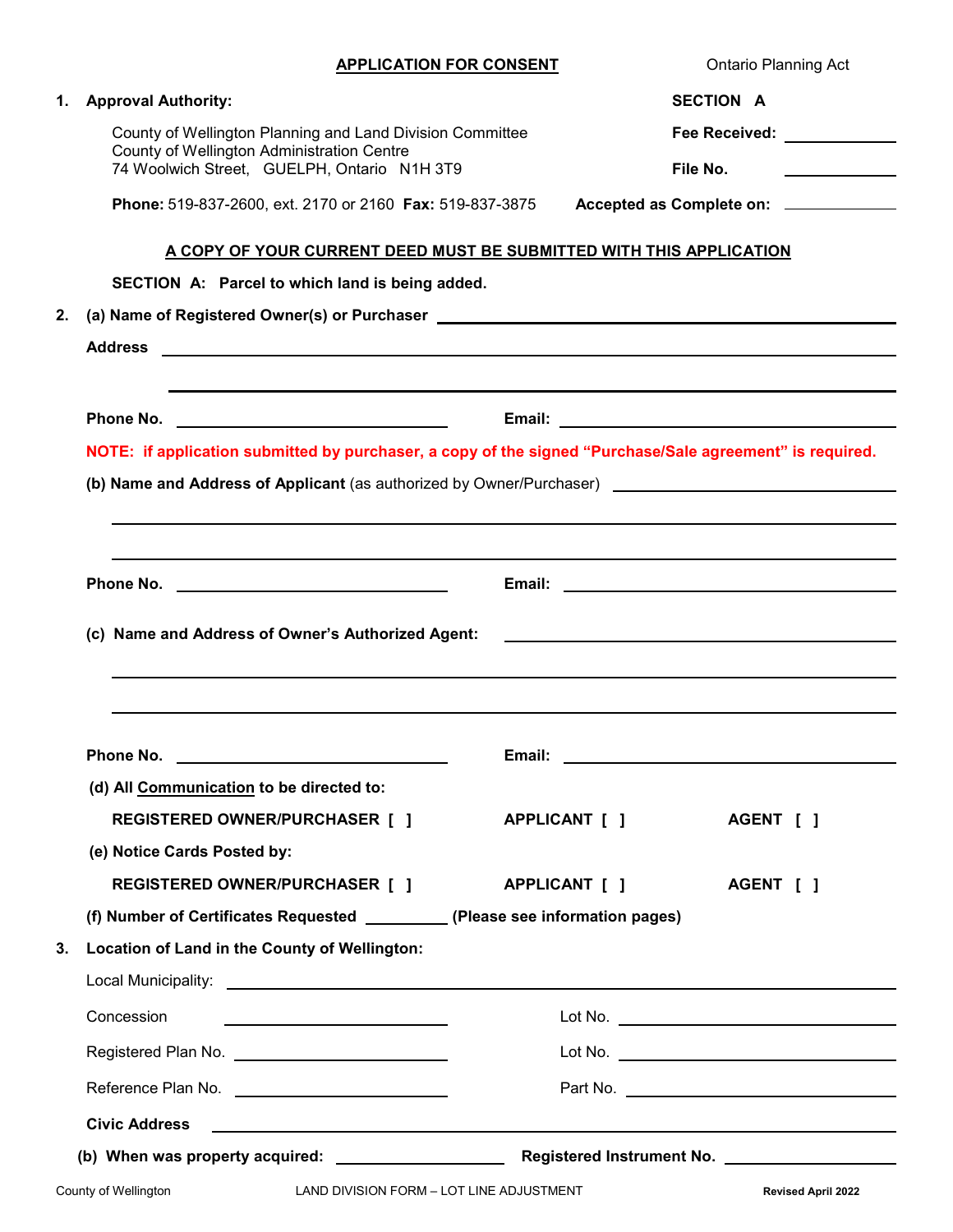|  |  | <b>APPLICATION FOR CONSENT</b> |
|--|--|--------------------------------|
|  |  |                                |

**Ontario Planning Act** 

| 1. | <b>Approval Authority:</b>                                                                                                    |               | <b>SECTION B</b><br>Required Fee: \$                                                                                  |  |  |  |  |
|----|-------------------------------------------------------------------------------------------------------------------------------|---------------|-----------------------------------------------------------------------------------------------------------------------|--|--|--|--|
|    | County of Wellington Planning and Land Division Committee                                                                     |               |                                                                                                                       |  |  |  |  |
|    | County of Wellington Administration Centre<br>74 Woolwich Street, GUELPH, Ontario N1H 3T9                                     |               | File No.<br>the company of the company of the company                                                                 |  |  |  |  |
|    | Phone: 519-837-2600, ext. 2170 or 2160 Fax: 519-837-3875                                                                      |               | Accepted as Complete on: ____________                                                                                 |  |  |  |  |
|    | <u>A COPY OF YOUR CURRENT DEED MUST BE SUBMITTED WITH THIS APPLICATION</u>                                                    |               |                                                                                                                       |  |  |  |  |
|    |                                                                                                                               |               |                                                                                                                       |  |  |  |  |
|    | SECTION B: Parcel from which land is being transferred                                                                        |               |                                                                                                                       |  |  |  |  |
|    | 2(a) Name of Registered Owner(s) or Purchaser __________________________________                                              |               |                                                                                                                       |  |  |  |  |
|    |                                                                                                                               |               |                                                                                                                       |  |  |  |  |
|    |                                                                                                                               |               |                                                                                                                       |  |  |  |  |
|    | NOTE: if application submitted by purchaser, a copy of the signed "Purchase/Sale agreement" is required.                      |               |                                                                                                                       |  |  |  |  |
|    |                                                                                                                               |               |                                                                                                                       |  |  |  |  |
|    | <b>(b) Name and Address of Applicant</b> (as authorized by Owner) <b>Contract Contract Contract Contract Contract Control</b> |               |                                                                                                                       |  |  |  |  |
|    |                                                                                                                               |               |                                                                                                                       |  |  |  |  |
|    |                                                                                                                               |               |                                                                                                                       |  |  |  |  |
|    |                                                                                                                               |               |                                                                                                                       |  |  |  |  |
|    |                                                                                                                               |               |                                                                                                                       |  |  |  |  |
|    |                                                                                                                               |               |                                                                                                                       |  |  |  |  |
|    | (c) Name and Address of Owner's/Purchasers Authorized Agent:                                                                  |               | <u> 1989 - Johann Harry Harry Harry Harry Harry Harry Harry Harry Harry Harry Harry Harry Harry Harry Harry Harry</u> |  |  |  |  |
|    |                                                                                                                               |               |                                                                                                                       |  |  |  |  |
|    |                                                                                                                               |               |                                                                                                                       |  |  |  |  |
|    | Phone No. <u>________________________________</u>                                                                             |               |                                                                                                                       |  |  |  |  |
|    |                                                                                                                               |               |                                                                                                                       |  |  |  |  |
|    | (d) All Communication to be directed to:                                                                                      |               |                                                                                                                       |  |  |  |  |
|    | <b>REGISTERED OWNER/PURCHASER [ ]</b>                                                                                         | APPLICANT [ ] | AGENT [ ]                                                                                                             |  |  |  |  |
|    | (e) Notice Cards Posted by:                                                                                                   |               |                                                                                                                       |  |  |  |  |
|    | REGISTERED OWNER/PURCHASER [ ] APPLICANT [ ]                                                                                  |               | AGENT [ ]                                                                                                             |  |  |  |  |
|    | (f) Number of Certificates Requested [100] Number of Certificates Requested                                                   |               |                                                                                                                       |  |  |  |  |
|    | 3 (a) Type and Purpose of Proposed Transaction: (Check off appropriate box & provide short explanation)                       |               |                                                                                                                       |  |  |  |  |
|    | [ ] Conveyance to effect an addition to a lot                                                                                 |               |                                                                                                                       |  |  |  |  |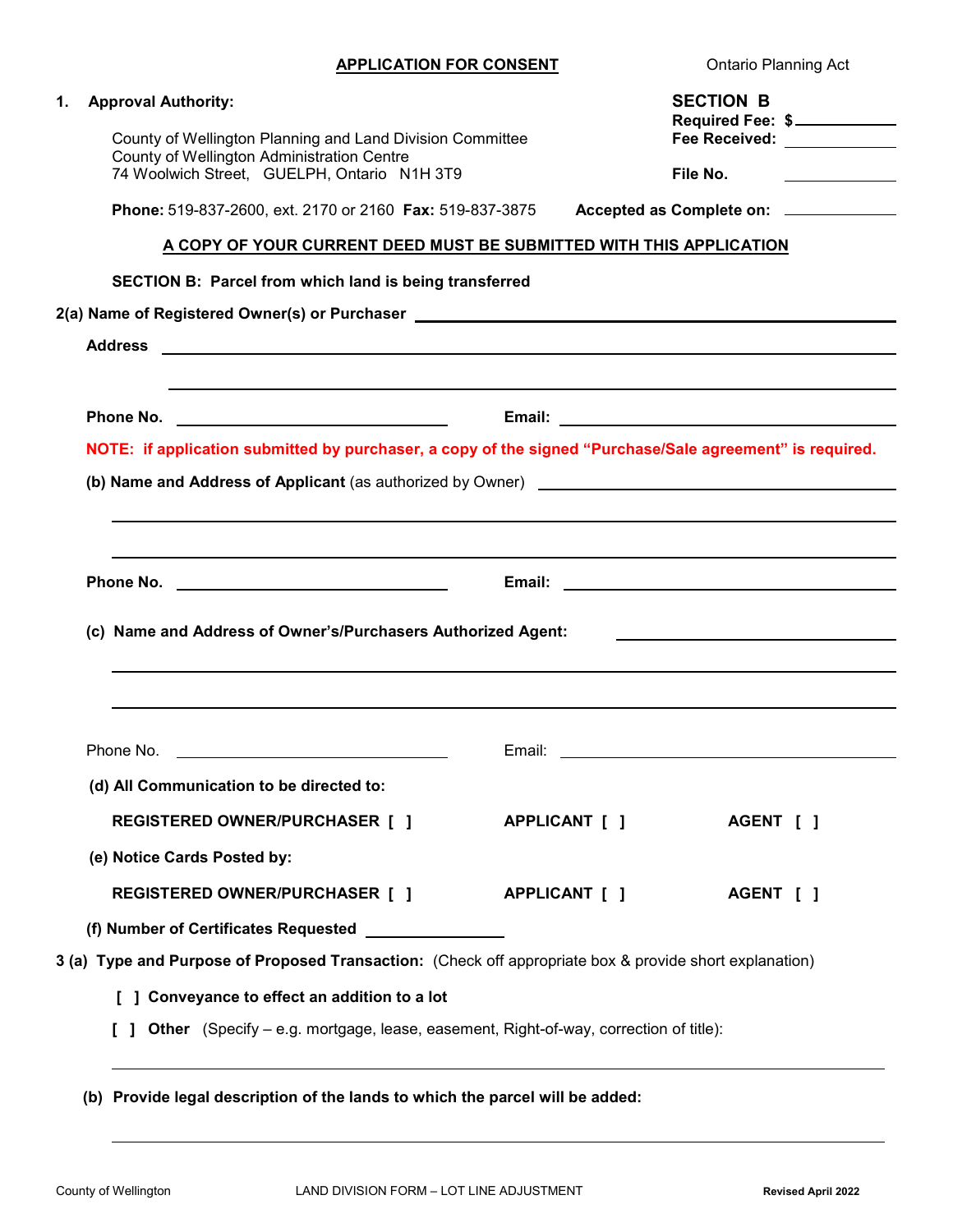# **4. (a) Location of Land in the County of Wellington:**

|    | Concession<br><u> 1989 - Johann Stein, mars an t-Amerikaansk ferskeizh (</u>                                                                                                                                                                                                                                                              |                                                                                                |              |              |
|----|-------------------------------------------------------------------------------------------------------------------------------------------------------------------------------------------------------------------------------------------------------------------------------------------------------------------------------------------|------------------------------------------------------------------------------------------------|--------------|--------------|
|    | Registered Plan No. No. 2008 10 10 10 10 11 12 12 13 14 15 16 17 18 18 19 19 19 19 19 19 19 19 19 19 19 19 19                                                                                                                                                                                                                             |                                                                                                |              |              |
|    | Reference Plan No. \\concorrelation No. \\concorrelation No. \\concorrelation No. \\concorrelation N                                                                                                                                                                                                                                      |                                                                                                |              |              |
|    | <b>Civic Address</b><br><u> 1989 - Andrea Barbara, poeta esperanto-poeta esperanto-poeta esperanto-poeta esperanto-poeta esperanto-poeta</u>                                                                                                                                                                                              |                                                                                                |              |              |
|    |                                                                                                                                                                                                                                                                                                                                           |                                                                                                |              |              |
| 5. | Description of Land intended to be <b>SEVERED</b> :                                                                                                                                                                                                                                                                                       |                                                                                                | Metric [ ]   | Imperial [ ] |
|    |                                                                                                                                                                                                                                                                                                                                           |                                                                                                |              |              |
|    |                                                                                                                                                                                                                                                                                                                                           |                                                                                                |              |              |
|    | Existing Buildings or structures: Manual Community of the Community of the Community of the Community of the Co                                                                                                                                                                                                                           |                                                                                                |              |              |
|    |                                                                                                                                                                                                                                                                                                                                           |                                                                                                |              |              |
|    | Type of access (Check appropriate space)                                                                                                                                                                                                                                                                                                  | Existing [ ]                                                                                   | Proposed [ ] |              |
|    | [ ] Provincial Highway<br>[ ] County Road<br>[ ] Municipal road, maintained year round<br>$\overline{\mathfrak{l}}$ ] Municipal road, seasonally maintained<br>[ ] Easement<br>Type of water supply - Existing [ ] Proposed [ ] (check appropriate space)                                                                                 | [ ] Right-of-way<br>[ ] Private road<br>[ ] Crown access road<br>[ ] Water access<br>[ ] Other |              |              |
|    | [ ] Municipally owned and operated piped water system<br>[ ] Well [ ] individual [ ] communal<br>1 Lake<br>] Other (specify): example and a set of the set of the set of the set of the set of the set of the set of the set of the set of the set of the set of the set of the set of the set of the set of the set of the set of the se |                                                                                                |              |              |
|    | Type of sewage disposal - Existing [ ] Proposed [ ] (check appropriate space)                                                                                                                                                                                                                                                             |                                                                                                |              |              |
|    | [ ] Municipally owned and operated sanitary sewers<br>[ ] Septic Tank [ ] individual [ ] communal<br>[ ] Pit Privy                                                                                                                                                                                                                        |                                                                                                |              |              |
| 6. | Description of <b>Land</b> intended to be <b>RETAINED</b> :                                                                                                                                                                                                                                                                               |                                                                                                | Metric [ ]   | Imperial [ ] |
|    |                                                                                                                                                                                                                                                                                                                                           |                                                                                                |              |              |
|    |                                                                                                                                                                                                                                                                                                                                           |                                                                                                |              |              |
|    |                                                                                                                                                                                                                                                                                                                                           |                                                                                                |              |              |
|    | Proposed Uses (s):                                                                                                                                                                                                                                                                                                                        |                                                                                                |              |              |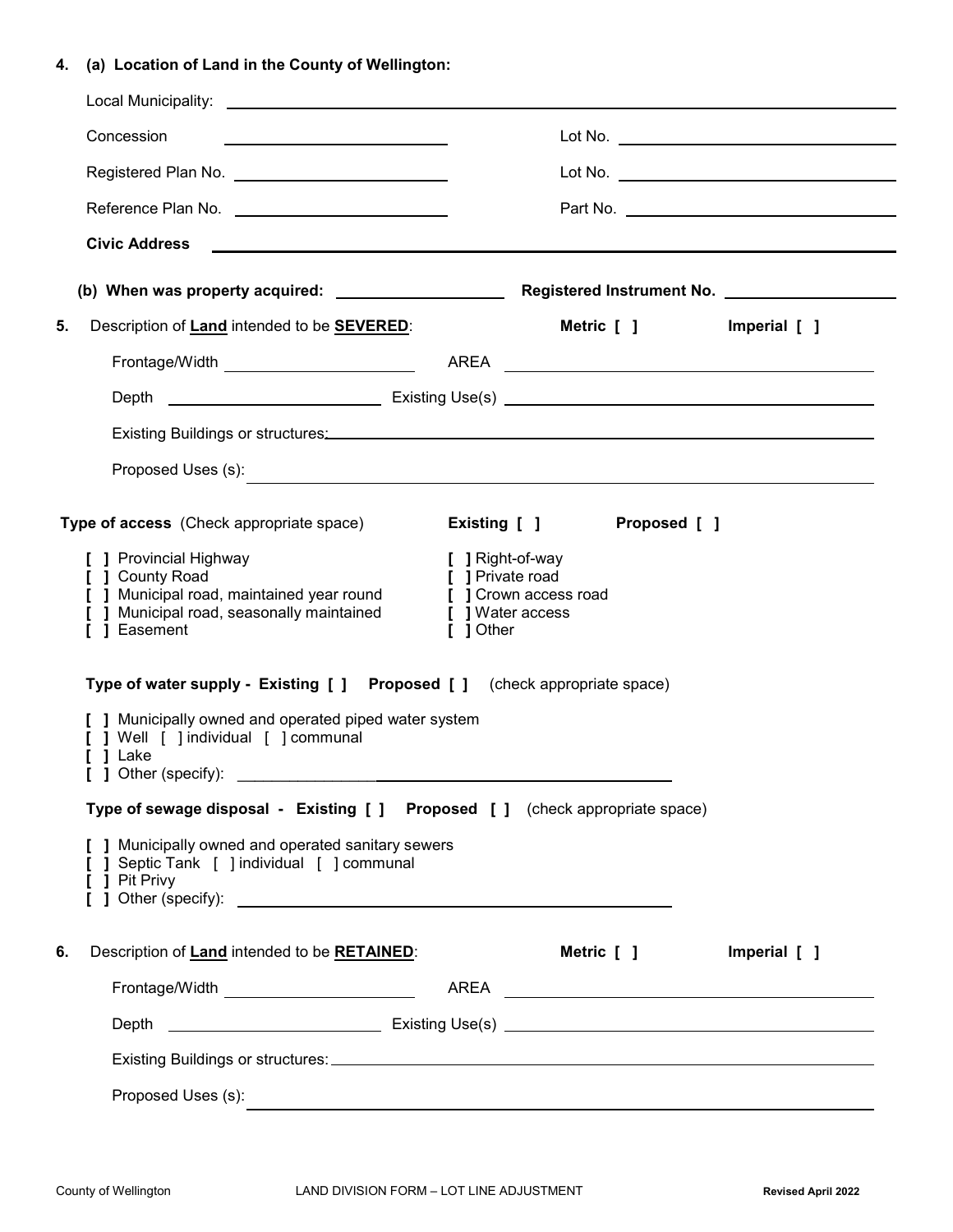|    | Type of access (Check appropriate space)<br>Proposed [ ]<br>Existing [ ]                                                                                                                                                                                                                                                    |         |  |                |                                        |  |
|----|-----------------------------------------------------------------------------------------------------------------------------------------------------------------------------------------------------------------------------------------------------------------------------------------------------------------------------|---------|--|----------------|----------------------------------------|--|
|    | <b>]</b> Provincial Highway<br>[ ] Right-of-way<br><b>J</b> County Road<br>[ ] Private road<br>] Municipal road, maintained year round<br>[ ] Crown access road<br>J Municipal road, seasonally maintained<br>[ ] Water access<br>] Easement<br>[ ] Other (specify) -<br><u> 1980 - Johann Barn, amerikansk politiker (</u> |         |  |                |                                        |  |
|    | Type of water supply - Existing [ ] Proposed [ ] (check appropriate space)                                                                                                                                                                                                                                                  |         |  |                |                                        |  |
|    | [ ] Municipally owned and operated piped water system<br>[ ] Well [ ] individual [ ] communal<br>$[]$ Lake                                                                                                                                                                                                                  |         |  |                |                                        |  |
|    | Type of sewage disposal - Existing [ ] Proposed [ ] (check appropriate space)                                                                                                                                                                                                                                               |         |  |                |                                        |  |
|    | [ ] Municipally owned and operated sanitary sewers<br>Septic Tank [ ] individual [ ] communal<br>[ ] Pit Privy                                                                                                                                                                                                              |         |  |                |                                        |  |
| 7. | Is there an agricultural operation, (either a barn, manure storage, abattoir, livestock area or stockyard) within 500<br>metres of the Subject lands (severed and retained parcels)?<br>*If yes, see sketch requirements and the application must be accompanied by a:<br>MINIMUM DISTANCE SEPARATION FORM.                 | YES [ ] |  | <b>NO [ ]</b>  |                                        |  |
| 8. | Is there a landfill within 500 metres [1640 feet]?                                                                                                                                                                                                                                                                          | YES [ ] |  | <b>NO [ ]</b>  |                                        |  |
| 9. | Is there a sewage treatment plant or waste stabilization plant within 500 metres [1640']?                                                                                                                                                                                                                                   | YES [ ] |  | <b>NO [ ]</b>  |                                        |  |
|    | 10. Is there a Provincially Significant Wetland (e.g. swamp, bog) located on the lands to be retained or to be severed or<br>within 120 metres [394 feet]?                                                                                                                                                                  | YES [ ] |  | NO [ ]         |                                        |  |
|    | 11. Is there any portion of the land to be severed or to be retained located within a floodplain?                                                                                                                                                                                                                           | YES [ ] |  | NO [ ]         |                                        |  |
|    | 12. Is there a provincial park or are there Crown Lands within 500 metres [1640']?                                                                                                                                                                                                                                          | YES [ ] |  | <b>NO [ ]</b>  |                                        |  |
|    | 13. Is any portion of the land to be severed or retained within a rehabilitated mine/pit site?                                                                                                                                                                                                                              | YES [ ] |  | NO [ ]         |                                        |  |
|    | 14. Is there an active or abandoned mine, quarry or gravel pit within 500 metres [1640']?                                                                                                                                                                                                                                   | YES [ ] |  | NO             | $\begin{array}{c} \square \end{array}$ |  |
|    | 15. Is there a noxious industrial use within 500 meteres [1640']?                                                                                                                                                                                                                                                           | YES [ ] |  | NO [ ]         |                                        |  |
|    | 16. Is there an active or abandoned principal or secondary railway within 500 metres [1640']?<br>Name of Rail Line Company:                                                                                                                                                                                                 | YES [ ] |  | NO [ ]         |                                        |  |
|    | 17. Is there an airport or aircraft landing strip nearby?                                                                                                                                                                                                                                                                   | YES [ ] |  | <b>NO [ ]</b>  |                                        |  |
|    | 18. Is there a propane retail outlet, propane filling tank, cardlock/keylock or private propane outlet/container refill centre<br>within 750 metres of the proposed subject lands?                                                                                                                                          |         |  | <b>NO [ ]</b>  |                                        |  |
|    | <b>19. PREVIOUS USE INFORMATION:</b>                                                                                                                                                                                                                                                                                        | YES [ ] |  |                |                                        |  |
|    | a) Has there been an industrial use(s) on the site?<br>YES [ ]<br>NO [ ]                                                                                                                                                                                                                                                    |         |  | <b>UNKNOWN</b> | L 1                                    |  |
|    | If YES, what was the nature and type of industrial use(s)?                                                                                                                                                                                                                                                                  |         |  |                |                                        |  |
|    | Has there been a commercial use(s) on the site?<br>YES [ ]<br>NO [ ]<br>b)                                                                                                                                                                                                                                                  |         |  | <b>UNKNOWN</b> |                                        |  |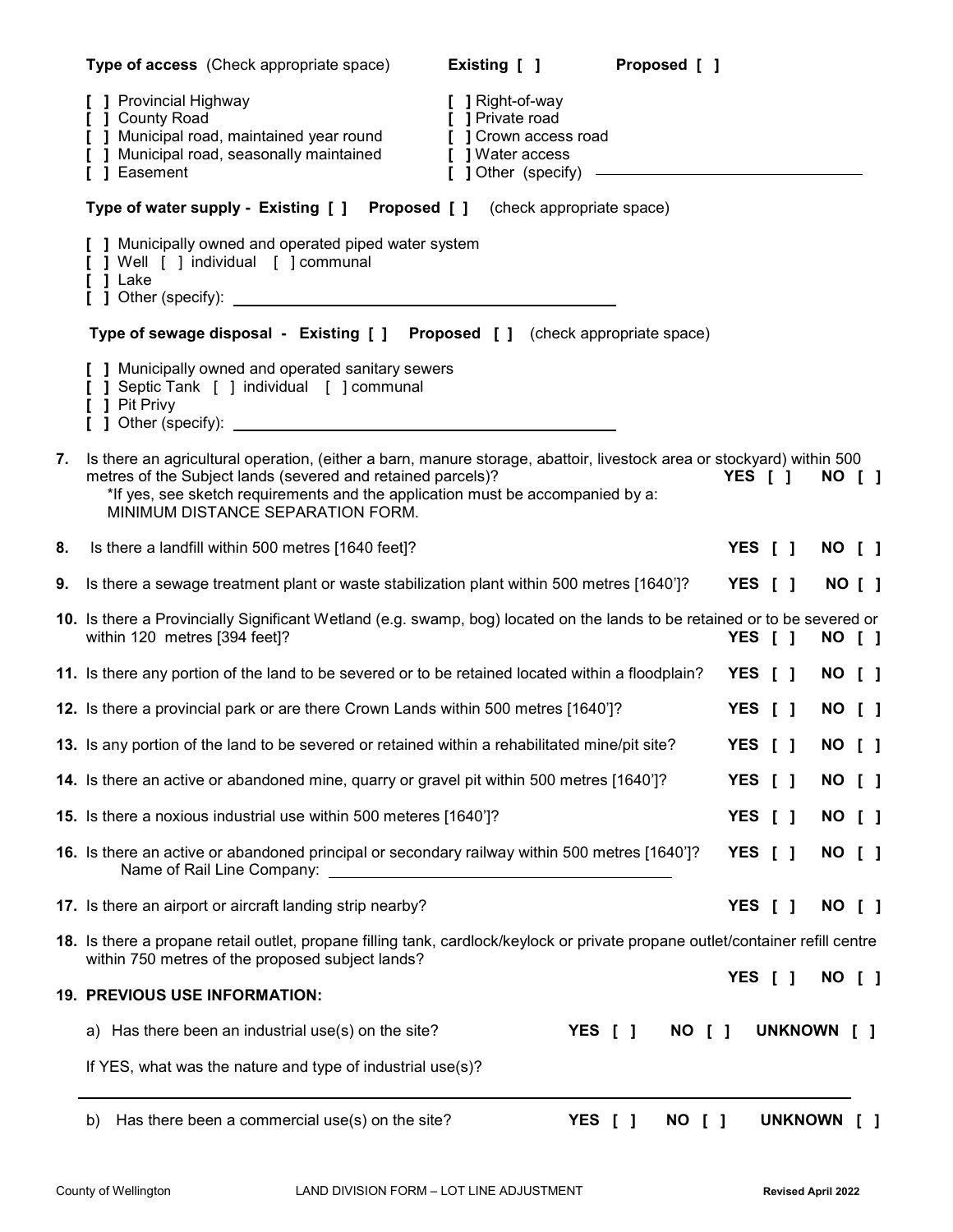If YES, what was the nature and type of the commercial use(s)

|  | c) Has fill been brought to and used on the site (other than fill to accommodate septic systems or residential<br>landscaping?) |                                                                                                                                                                                                                                                                   |
|--|---------------------------------------------------------------------------------------------------------------------------------|-------------------------------------------------------------------------------------------------------------------------------------------------------------------------------------------------------------------------------------------------------------------|
|  |                                                                                                                                 | UNKNOWN [ ]<br>YES [ ]<br>NO [ ]                                                                                                                                                                                                                                  |
|  |                                                                                                                                 | d) Has there been commercial petroleum or other fuel storage on the site, underground fuel storage, or has the site<br>been used for a gas station at any time, or railway siding?<br>YES [ ]<br>NO [ ]<br>UNKNOWN [ ]                                            |
|  |                                                                                                                                 |                                                                                                                                                                                                                                                                   |
|  |                                                                                                                                 | 20. Is this a resubmission of a previous application?<br>YES [ ]<br>NO I 1                                                                                                                                                                                        |
|  |                                                                                                                                 | If YES, is it identical [ ] or changed [ ] Provide previous File Number _____                                                                                                                                                                                     |
|  | <b>21.</b> a)                                                                                                                   | Has any severance activity occurred on the land from the holding which existed as of March 1, 2005 and as<br>registered in the Land Registry/Land Titles Office?<br>YES [ ]<br>NO [ ]                                                                             |
|  | b)                                                                                                                              | If the answer in (a) is YES, please indicate the previous severance(s) on the required sketch and provide:<br>Transferee's Name, Date of the Transfer and Use of Parcel Transferred.                                                                              |
|  |                                                                                                                                 | 22. Has the parcel intended to be severed ever been, or is it now, the subject of an application for a plan of subdivision or<br>other Consent or approval under the Planning Act or its predecessors?<br>UNKNOWN [ ]<br>NO [ ]<br><b>YES</b><br>$\sqrt{1}$       |
|  |                                                                                                                                 | 23. Under a separate application, is the Owner, applicant, or agent applying for additional consents on this holding<br>simultaneously with this application?<br><b>YES</b><br>$\sqrt{1}$<br>NO [ ]                                                               |
|  |                                                                                                                                 | 24. Provide explanation of how the application is consistent with the Provincial Policy Statement.                                                                                                                                                                |
|  |                                                                                                                                 | 25. In addition to the Places to Grow (Provincial Growth Plan), is the subject land within an area of land designated under<br>the Greenbelt Plan? Provide explanation of how the application conforms or does not conflict with the Provincial plan<br>or plans. |
|  | <b>26.</b> a)                                                                                                                   | Indicate the existing County Official Plan designation(s) of the subject land, and provide explanation of how the<br>application conforms with the Official Plan (severed and retained).                                                                          |
|  | b)                                                                                                                              | Indicate the existing Local Official Plan (if any) designation(s) of the subject land, and provide explanation of<br>how the application conforms with the Official Plan (severed and retained).                                                                  |
|  | C)                                                                                                                              | If this consent relates directly to an Official Plan Amendment(s) currently under review by an approval authority,<br>please indicate the Amendment Number and the applicable file number(s).                                                                     |

Amendment Number(s): File Number(s): \_\_\_\_\_\_\_\_\_\_\_\_\_\_\_\_\_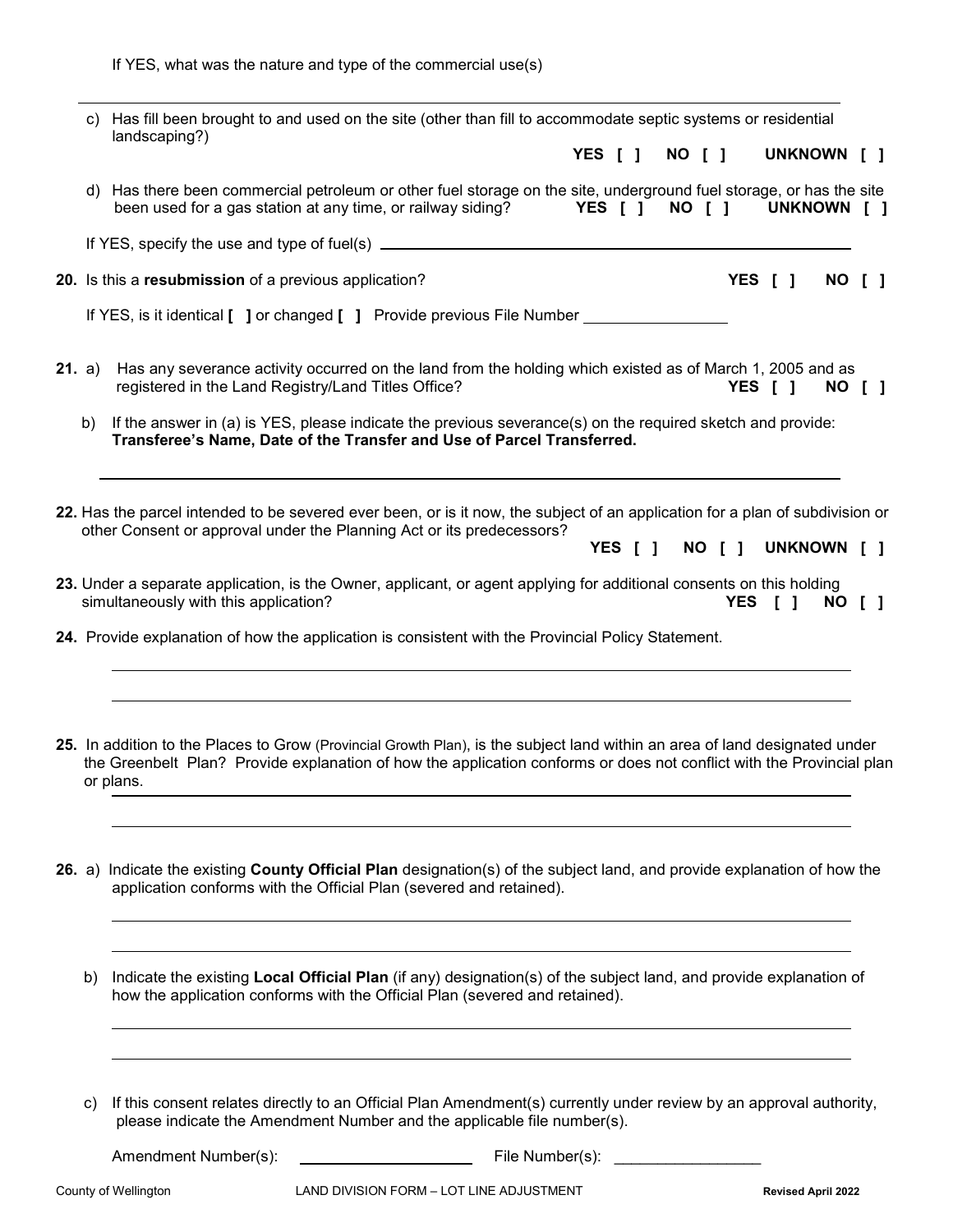|                                               |                                                                                               |               | 27. What is the zoning of the subject lands?                                                                                                                                                   |           |                         |  |                                                      |                                              |        |  |
|-----------------------------------------------|-----------------------------------------------------------------------------------------------|---------------|------------------------------------------------------------------------------------------------------------------------------------------------------------------------------------------------|-----------|-------------------------|--|------------------------------------------------------|----------------------------------------------|--------|--|
|                                               | 28. Does the proposal for the subject lands conform to the existing zoning?<br>YES [ ] NO [ ] |               |                                                                                                                                                                                                |           |                         |  |                                                      |                                              |        |  |
|                                               | If NO,                                                                                        |               | a) has an application been made for re-zoning?<br>YES [ ]                                                                                                                                      | NO [ ]    |                         |  | File Number 2008                                     |                                              |        |  |
|                                               |                                                                                               | b)            | has an application been made for a minor variance?<br>YES [ ]                                                                                                                                  | NO [ ]    |                         |  | File Number                                          |                                              |        |  |
|                                               |                                                                                               |               | 29. Are the lands subject to any mortgages, easements, right-of-ways or other charges?                                                                                                         |           |                         |  |                                                      | YES [ ] NO [ ]                               |        |  |
|                                               |                                                                                               |               | If the answer is YES, please provide a copy of the relevant instrument.                                                                                                                        |           |                         |  |                                                      |                                              |        |  |
|                                               |                                                                                               |               | Questions 30 - 33 must be answered for Applications for severance in the Rural/Agricultural Area -- Otherwise,<br>if this is not applicable to your application, please state "not Applicable" |           |                         |  |                                                      |                                              |        |  |
|                                               |                                                                                               |               | 30. Type of Farm Operation conducted on these subject lands:                                                                                                                                   |           |                         |  |                                                      |                                              |        |  |
|                                               | Type:                                                                                         |               |                                                                                                                                                                                                |           |                         |  | Dairy [] Beef Cattle [] Swine [] Poultry [] Other [] |                                              |        |  |
|                                               |                                                                                               |               | 31. Dimensions of Barn(s)/Outbuildings/Sheds (that are to remain) Severed & Retained Lands                                                                                                     |           |                         |  |                                                      |                                              |        |  |
|                                               | <b>Severed</b>                                                                                |               |                                                                                                                                                                                                |           |                         |  |                                                      |                                              |        |  |
|                                               |                                                                                               |               |                                                                                                                                                                                                |           |                         |  |                                                      |                                              |        |  |
|                                               | Retained                                                                                      |               |                                                                                                                                                                                                |           |                         |  |                                                      |                                              |        |  |
|                                               |                                                                                               |               |                                                                                                                                                                                                |           |                         |  |                                                      |                                              |        |  |
| 32. Manure Storage Facilities on these lands: |                                                                                               |               |                                                                                                                                                                                                |           |                         |  |                                                      |                                              |        |  |
|                                               |                                                                                               | <b>DRY</b>    |                                                                                                                                                                                                |           | <b>SEMI-SOLID</b>       |  |                                                      | <b>LIQUID</b>                                |        |  |
|                                               | Open Pile                                                                                     |               |                                                                                                                                                                                                | Open Pile |                         |  | <b>Covered Tank</b>                                  |                                              |        |  |
|                                               | <b>Covered Pile</b>                                                                           |               |                                                                                                                                                                                                |           | Storage with Buck Walls |  | Aboveground Uncovered Tank                           |                                              |        |  |
|                                               |                                                                                               |               |                                                                                                                                                                                                |           |                         |  | <b>Belowground Uncovered Tank</b>                    |                                              |        |  |
|                                               |                                                                                               |               |                                                                                                                                                                                                |           |                         |  | Open Earth-sided Pit                                 |                                              |        |  |
|                                               |                                                                                               |               | 33. Are there any drainage systems on the retained and severed lands?                                                                                                                          |           |                         |  |                                                      | <b>YES</b> [ ]                               | NO [ ] |  |
|                                               |                                                                                               | $T_{\rm max}$ |                                                                                                                                                                                                | $D = L$   |                         |  |                                                      | $\bigcap$ . $H = 1$ $\bigcup_{n=1}^{\infty}$ |        |  |

| ype                | ⊃rain<br>Name & Area | <b>Dutlet</b><br>Location |
|--------------------|----------------------|---------------------------|
| Municipal<br>Drain |                      | Owner's Lands             |
| <b>Field Drain</b> |                      | Neighbours Lands          |
|                    |                      | <b>River/Stream</b>       |

### **34. Source Water Protection Plan**

Is the subject land within a Wellhead Protection Area, Issue Contributing Area, or Intake Protection Zone of a **Source**  Protection Plan in effect? [\(www.wellingtonwater.ca\)](http://www.wellingtonwater.ca/)

If YES, please complete the **Source Water Protection Form** and submit with your application.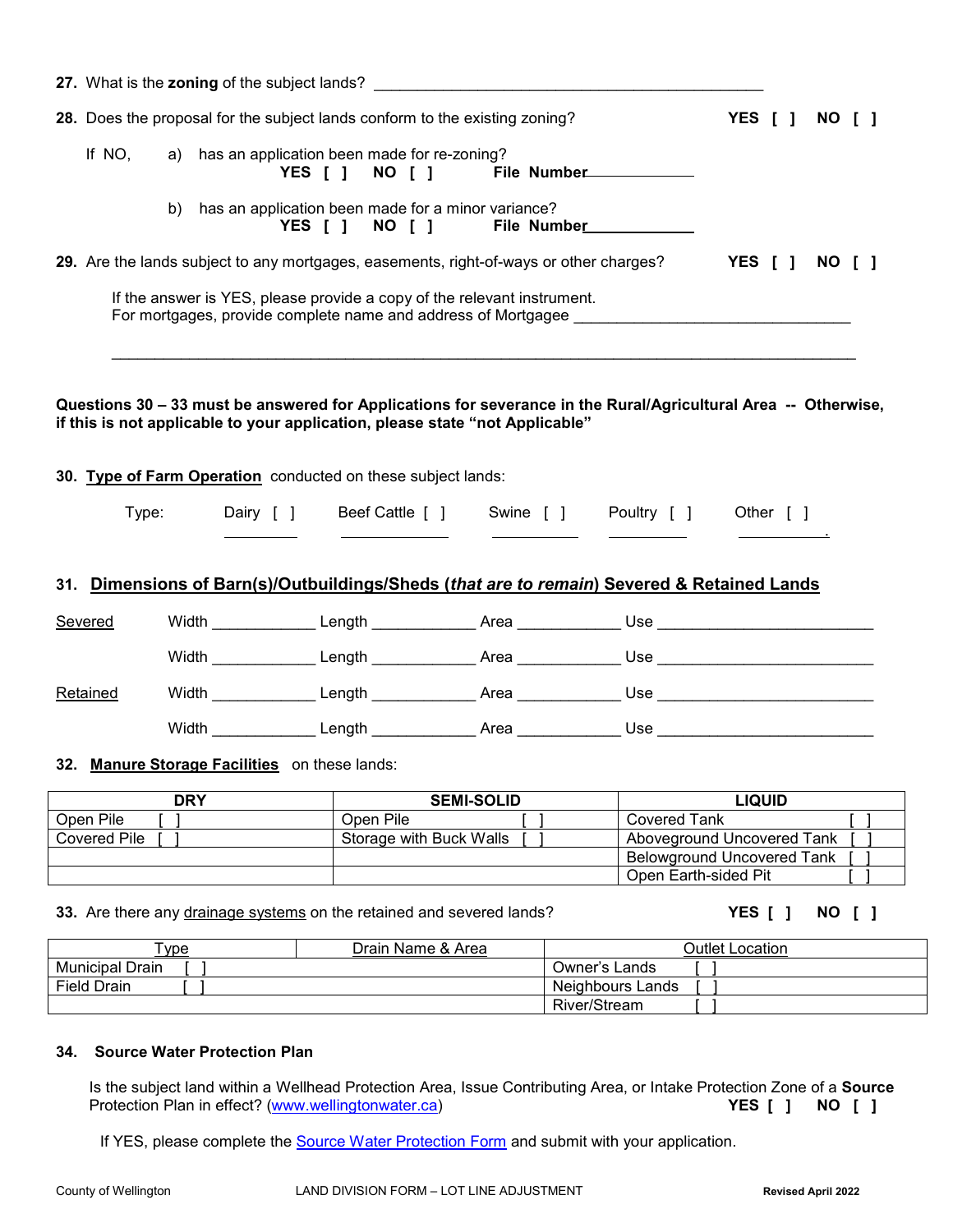**35.** Have you had a pre-consultation meeting with County Planning Staff before filling out this application form? **Please refer to instruction page.**

| YES [ ] |  | NO [ ] |  |
|---------|--|--------|--|
|         |  |        |  |

If yes, please indicate the person you have met/spoken to: \_\_\_\_\_\_\_\_\_\_\_\_\_\_\_\_\_\_\_\_\_

- **36**. If a **new farm operation,** or **new crops,** or **new farm buildings** are being proposed for the severed and/or retained lands. Please provide some details:
- **37. If you wish to provide some further information** that may assist the Planning and Land Division Committee in evaluating your application, please provide by a letter and attach it to this application.

#### **NOTES:**

- 1. **One original completed application and two original sketches must be filed with the County of Wellington Planning and Land Division office.** Please provide sketch no larger than 11" x 17".
- 2. The location of the lands (severed & retained) which are the subject of the application must also be shown on the Surveyor's sketch or on an attached "Key Map" of the local municipality and included with the application.
- 3. Since the filing fee for applications for consent change from time to time, please contact the Planning and Land Division office for current fee information. This fee may be paid in cash or by cheque payable to the County of Wellington.
- 4. Additional information about the process, about any particular application or obtaining application forms may be obtained by attending at the County of Wellington Administration Centre, 74 Woolwich Street, Guelph Ontario N1H 3T9, by telephone at 519-837-2600, ext. 2170; or by facsimile (fax) at 519-837-3875.
- 5. Some municipalities may require the applicant to complete a pre-consultation prior to the Municipality's submitting comments to the County of Wellington Planning and Land Division Committee. Please check with your local municipality on this matter.
- 6. If the applicant is a Corporation, then the applicant's Declaration or if applicable, the Owner's authorization too, must be signed by an officer of the corporation who has authority to bind the corporation; or the corporation's seal must be affixed.
- 7. **ONE CONSOLIDATED SKETCH WITH APPROPRIATE NOTES AND MARKINGS MAY SUFFICE FOR SECTIONS A AND B OF THIS CONSOLIDATED APPLICATION FORM for LOT LINE ADJUSTMENTS ONLY.**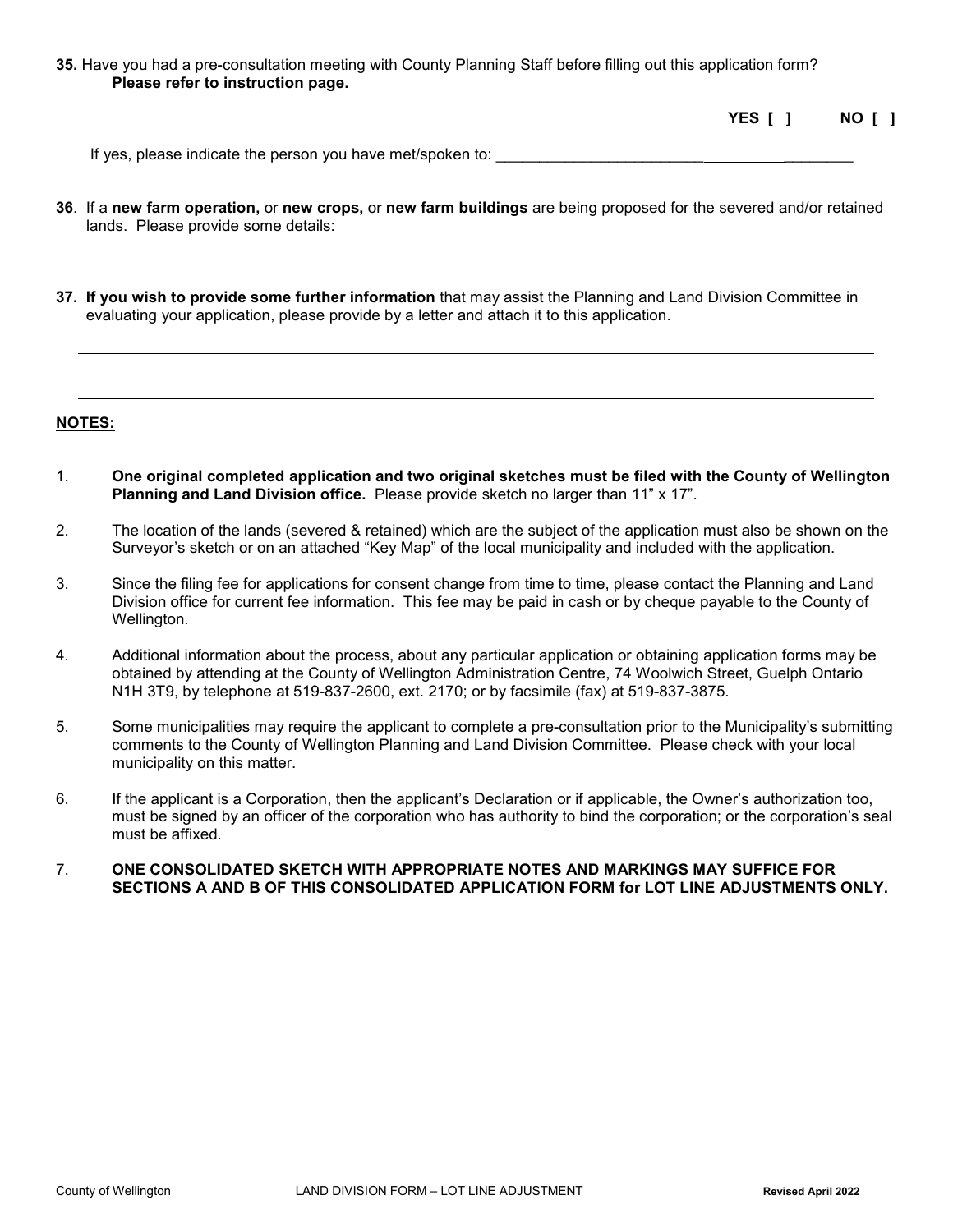### **OWNER'S/PURCHASER'S AUTHORIZATION:**

|              |                                           |                                                                        | The Owner/Purchaser must complete the following to authorize applicant, agent or solicitor to act on their behalf.                                                                                                                     |
|--------------|-------------------------------------------|------------------------------------------------------------------------|----------------------------------------------------------------------------------------------------------------------------------------------------------------------------------------------------------------------------------------|
| <b>NOTE:</b> |                                           |                                                                        | If more than one owner is listed in item #2 of this application, then all owners/purchasers must sign this<br>authorization section of the application form or by a letter of authorization duly signed.                               |
|              |                                           | has authority to bind the corporation.                                 | If the Owner/Purchaser is a corporation, the authorization must be by an officer of the corporation who                                                                                                                                |
|              |                                           |                                                                        |                                                                                                                                                                                                                                        |
|              |                                           |                                                                        |                                                                                                                                                                                                                                        |
|              |                                           |                                                                        |                                                                                                                                                                                                                                        |
|              |                                           | Is authorized to submit an application for consent on my (our) behalf. |                                                                                                                                                                                                                                        |
|              |                                           |                                                                        | Signature(s) of Registered Owner(s), Purchaser or Corporation's Officer                                                                                                                                                                |
|              |                                           |                                                                        | <b>APPLICANT'S DECLARATION</b><br>This must be completed by the Applicant for the proposed consent                                                                                                                                     |
|              |                                           |                                                                        | of the                                                                                                                                                                                                                                 |
|              |                                           |                                                                        |                                                                                                                                                                                                                                        |
|              |                                           |                                                                        | Solemnly declare that all experience in the contract of the Solemnly declare that all                                                                                                                                                  |
|              |                                           |                                                                        | the statements contained in this application for consent for (property description)                                                                                                                                                    |
|              | the CANADA EVIDENCE ACT.                  |                                                                        | And all the supporting documents are true, and I, (we), make this solemn declaration conscientiously believing it<br>to be true and complete, and knowing that it is of the same force and effect as if made under oath, and virtue of |
|              | DECLARED before me at the                 |                                                                        |                                                                                                                                                                                                                                        |
|              |                                           |                                                                        | (Owner/Purchaser or Applicant)                                                                                                                                                                                                         |
|              |                                           |                                                                        |                                                                                                                                                                                                                                        |
|              | County/Region of _________________        |                                                                        |                                                                                                                                                                                                                                        |
|              | This _______ day of ______________ 20 ___ |                                                                        | (Owner/Purchaser or Applicant)                                                                                                                                                                                                         |
|              | <b>Commissioner of Oaths</b>              |                                                                        | Printed Commissioner's, etc. Name                                                                                                                                                                                                      |